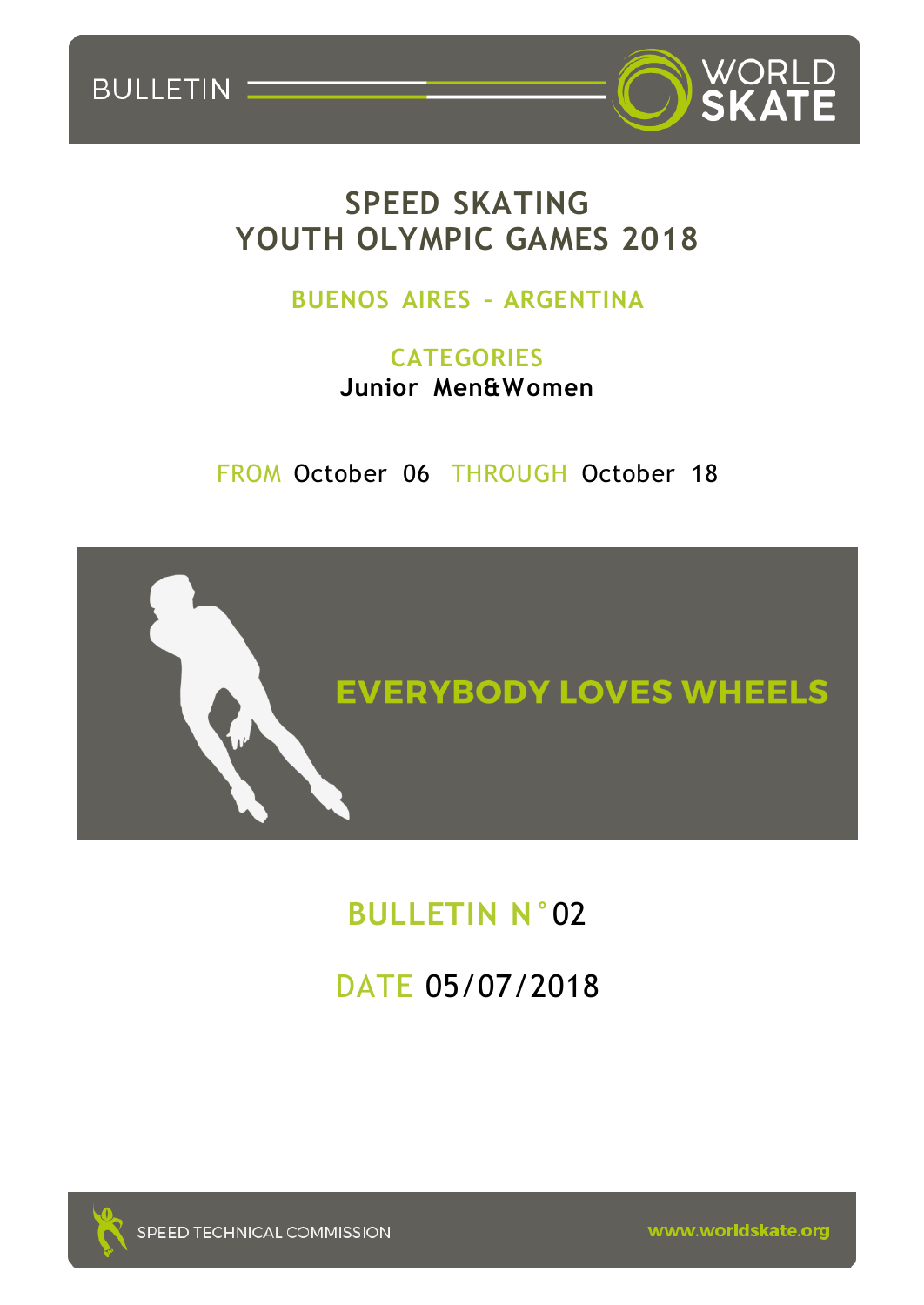Dear Presidents,

World Skate is very pleased to announce the qualified 12 junior female athletes and the 12 junior male athletes that are qualified to attend the Youth Olympic Games 2018 to be held in October in Buenos Aires.

#### **QUALIFICATION SYSTEM**

The Qualifications System, as already communicate in our previous Bulletin, is as follow:

*Twelve (12) Junior female skaters and Twelve (12) Junior male skaters are qualified, as follows: a. One (1) female and One (1) male skater from the organising country are directly qualified; b. One (1) female and One (1) male skater achieved by the universality places selected by the IOC; c. Ten (10) female and Ten (10) male skaters selected according to the results of the World Track Championship 2018\*\*;*

*d. No more than one (1) female and one (1) male skater from a same nation can be qualified;*

*e. Skaters from the 5 continents must be qualified;*

*f. The corresponding National Federations are obliged to participate at the Youth Olympic Games with qualified skater(s).*

*\*\* The ranking is done on the basis of the result of the sum of three (3) races on Track: 500+D m Sprint 1000 m Sprint 5000 m Elimination*

*For each race, the winner gets forty (40) points, the second thirty-nine (39) points, and so on; the 40th skater will get one (1) point.*

*To enter the ranking of the first forty (40) skaters of the elimination race of 5000 m, there will be three (3) finals. Qualified skaters for each final will be selected based on their position in the heats. - Final A - Final B - Final C.*

*In the case of one or more skaters with the same number of overall points, their position will be decided by their ranking in the Elimination race.*

#### U**NIVERSALITY PLACE**

As per Universality Places procedure: "It is important to note that there are specified minimum eligibility standards for athletes applying for, or receiving, Universality Places and that the level of each athlete will be assessed by the relevant IFs."

According to this the World Skate considered to reallocate the place previously assigned to Bangladesh.

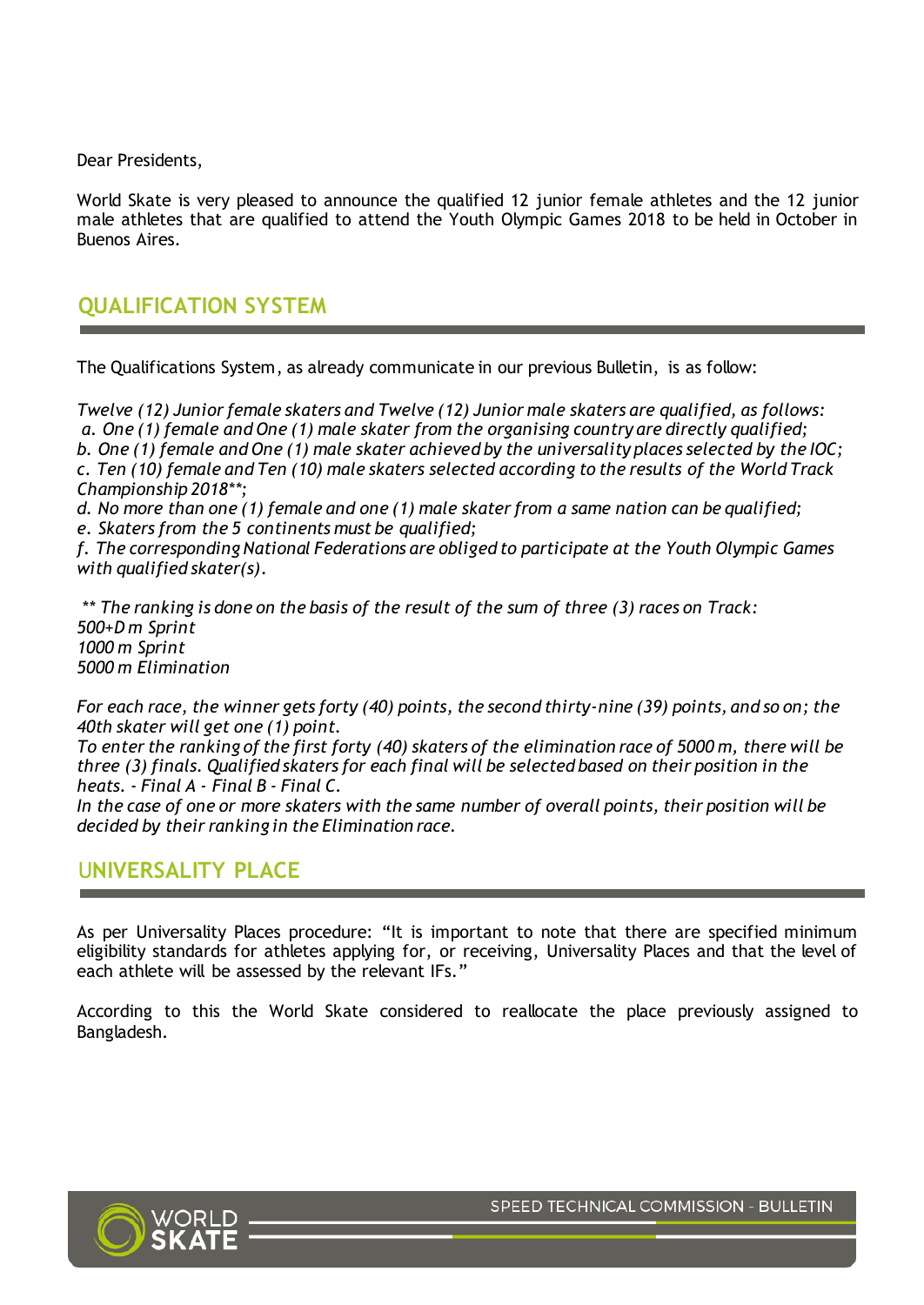## **QUALIFIED ATHLETES**

The following athletes are qualified for the two categories Junior Men and Junior Women according to the ranking of the abovementioned three races with the relevant points:

#### **JUNIOR LADIES:**

| Gabriela Rueda Rueda     | <b>COLOMBIA</b>       | 114 pt |
|--------------------------|-----------------------|--------|
| Honorine Barrault        | <b>FRANCE</b>         | 108 pt |
| Giorgia Valanzano        | <b>ITALY</b>          | 106 pt |
| Nerea Langa              | <b>SPAIN</b>          | 96 pt  |
| Ashly Marín Torres       | <b>CHILE</b>          | 89 pt  |
| Angelina Otto            | <b>GERMANY</b>        | 77 pt  |
| Corinne Stoddard         | <b>USA</b>            | 71 pt  |
| Marit Van Beijnum        | <b>NETHERLANDS</b>    | 71 pt  |
| Yerim Lee                | <b>KOREA</b>          | 71 pt  |
| Kuan-Chih Wang           | <b>CHINESE TAIPEI</b> | 71 pt  |
| Fernanda Illanes Cabrera | ARGENTINA             | 50 pt  |
| Giselle Stogdale         | <b>AUSTRALIA</b>      | 44 pt  |

### **JUNIOR MEN:**

| Jhonny Angulo            | <b>COLOMBIA</b>       | 103 pt  |
|--------------------------|-----------------------|---------|
| Ewen Foussadier          | <b>FRANCE</b>         | 103 pt  |
| Merijn Scheperkamp       | <b>NETHERLANDS</b>    | 95 pt   |
| Vincenzo Maiorca         | <b>ITALY</b>          | 94 pt   |
| Nahuel Schelling Quevedo | ARGENTINA             | 81 pt   |
| Jongjin Cheon            | <b>KOREA</b>          | 79 pt   |
| Ivan Galar               | <b>SPAIN</b>          | 78 pt   |
| Sabien Tinson            | <b>USA</b>            | 70 pt   |
| Tao Chen                 | <b>CHINA</b>          | 67 pt   |
| Chia-Wei Chang           | <b>CHINESE TAIPEI</b> | 64 pt   |
| Ignacio Mardones Vidal   | <b>CHILE</b>          | 63 pt   |
| Alexander Myint          | <b>AUSTRALIA</b>      | $11$ pt |



SPEED TECHNICAL COMMISSION - BULLETIN